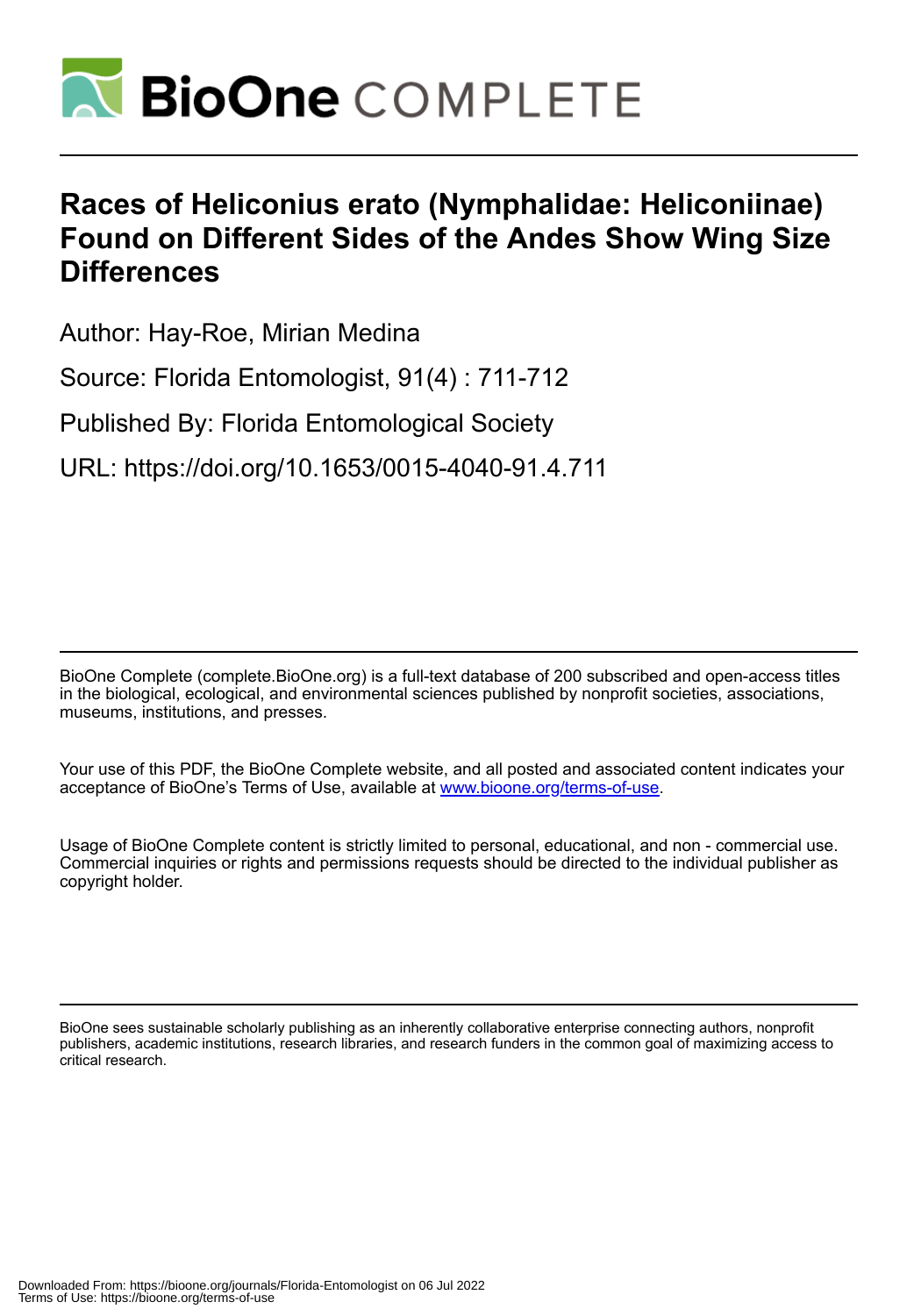## RACES OF *HELICONIUS ERATO* (NYMPHALIDAE: HELICONIINAE) FOUND ON DIFFERENT SIDES OF THE ANDES SHOW WING SIZE DIFFERENCES

MIRIAN MEDINA HAY-ROE<sup>1</sup>

McGuire Center for the Lepidoptera and Biodiversity, University of Florida, Gainesville, FL 32611-0650

 $\rm ^1C$ urrent address: USDA-ARS CMAVE, 1700 SW  $\rm 23^{\rm rd}$  Drive, Gainesville, FL 32608

*Heliconius erato* (Linnaeus, 1758) is a brightly colored, variably patterned butterfly that is distributed from Mexico to Central and South America. It is adapted to altitudes that range from sea level to 1,600 m. and is frequently found flying in open pastures in disturbed forest and secondary growth (DeVries 1987). Its geographical races have different coloration patterns that range from orange and black, to red, yellow, and black, and to iridescent blue and pink (this pattern of coloration is shared with the co-mimic *H. melpomene*, (Sheppard et al. 1985). There are approximately 30 parapatric races that mate randomly in narrow hybridization zones (Emsley 1964; Mallet 1986). Brower (1994) grouped *H. erato* races into 2 main clades. One clade includes races that are located on the eastern side of the Andes, while the second clade is found on the western side of the Andes. Here I report the presence of statistically significant differences in wing size between individuals representing the 2 clades. I show that individuals of *H. erato* from the eastern side of the Andes are larger than the races from the western side. Ecological studies were performed to understand whether these size differences are due to environmental, genetic, or maternal factors (Hay-Roe 1996, 2004)

The Lepidoptera collection of the McGuire Center for Lepidoptera and Biodiversity, FLMNH, was used to measure the size (forewing length) of different races of *H. erato*. The number (n) of individuals measured is shown in Table 1. Wing length was measured from the base of the wing to the apex. A Vernier caliper (Spi 2000) graduated to 0.1 mm was used to make the measurements.

Four geographical races, *H. e. colombina, H. e. hydara*, *H. e. cyrbia,* and *H. e. petiverana,* represent the *H. erato* population from the western side of the Andes. These races were compared with *H. e. phyllis*, *H. e. favorinus,* and *H. e. magnifica* found on the eastern side of the Andes. Systat program V 10 and ANOVA were used to analyze the results and a Tukey test was used for multiple comparisons when ANOVA gave significant *F* values.

Measurements taken from the museum specimens support the hypothesis that geographical races from the eastern side of the Andes tend to be larger than the geographical races from the western side of the Andes (Table 1). Geographical factors alone had a large effect on size  $(F = 254; df =$ 1, 179; *P* < 0.001), but the races of *erato* found on the western side of the Andes were also significantly different in size from each other  $(F = 14; df)$  $= 5, 179; P < 0.001$  (Table 1).

The races from the eastern region are relatively constant with respect to their body size. In contrast, the races from the western side of the Andes show more variability in sizes. In the eastern region, stabilizing selection probably acts against extreme phenotypes and favors the more common variant. This mode of selection may reduce variation and maintains the larger sizes. The races of the western side of the Andes may be exposed to greater ecological pressures, such as competitive interactions, as discussed by Benson et al. (1976). According to Brower (1994) the vicariant separation of the races could have occurred during the Cenozoic era, specifically the Pleistocene, during the formation of large mountains (including the Andes) around the world.

TABLE 1. AVERAGE WING LENGTH (WL) AND STANDARD ERROR OF GEOGRAPHICAL RACES OF *HELICONIUS ERATO* FROM MUSEUM SPECIMENS IN DIFFERENT REGIONS.

| Geographical races | Regions | N  | $WL$ (cm)<br>$\overline{x}$ $\pm$ SE |
|--------------------|---------|----|--------------------------------------|
| H. e. magnifica    | Eastern | 15 | $3.85^{4*} \pm 0.06$                 |
| H. e. favorinus    | Eastern | 57 | $3.94^{\circ} \pm 0.03$              |
| $H.$ e. phyllis    | Eastern | 32 | $3.89^{\circ} \pm 0.04$              |
| H. e. hydara       | Western | 15 | $3.30^{\circ} \pm 0.06$              |
| H. e. petiverana   | Western | 25 | $3.01^4 \pm 0.08$                    |
| H. e. cyrbia       | Western | 31 | $3.55^{\circ} \pm 0.03$              |
| H. e. colombina    | Western | 15 | $3.24^{\text{cd}} \pm 0.03$          |

\* Wing length not followed by the same letter are different (*P* < 0.05).